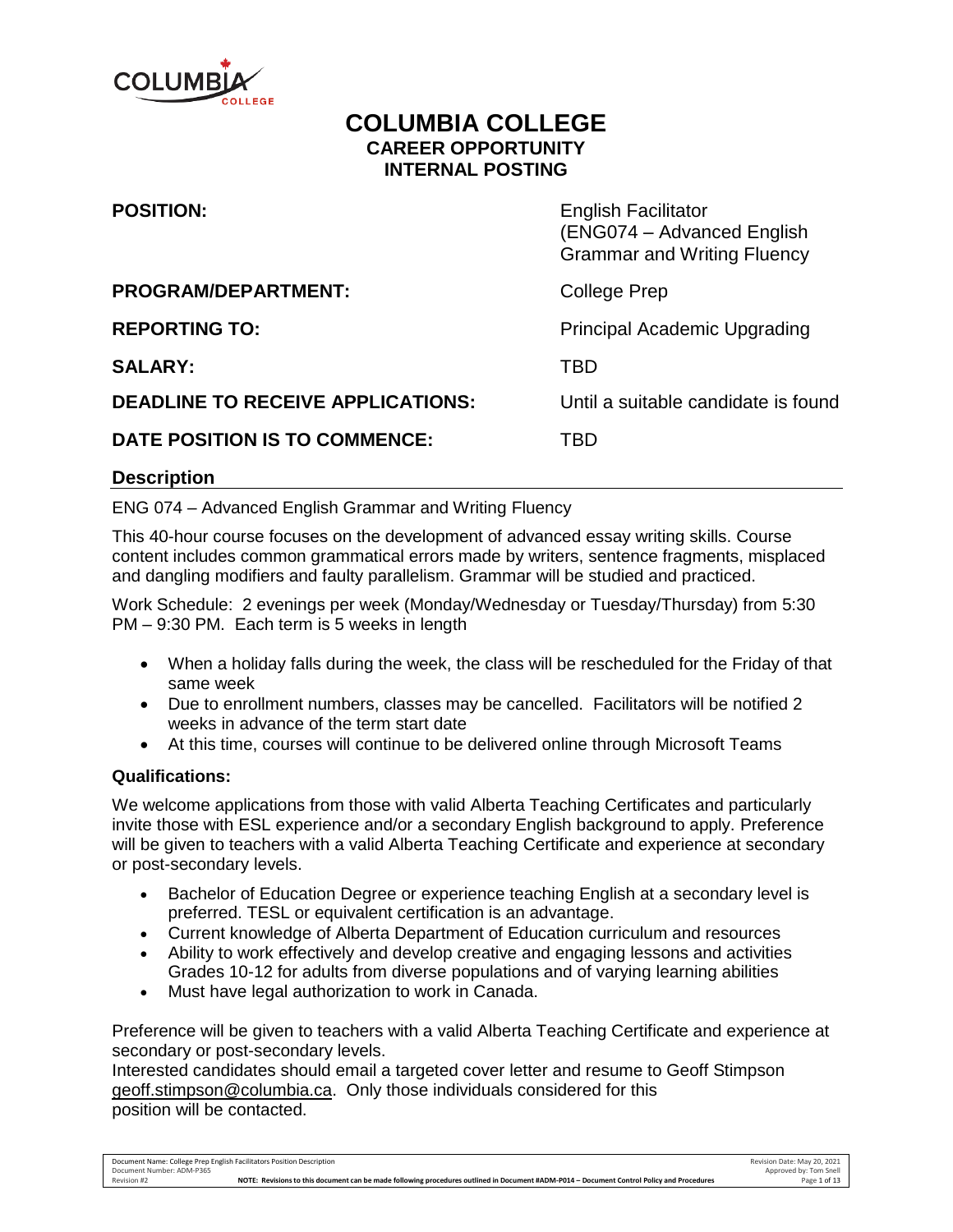#### **Columbia College Position Description**

**NOTE:**<br>Must; Shall; Will: These words or phrases indicate actions or activities that are essential or *mandatory.*<br>Should: This word implies that it is highly desirable to perform certain actions or activities, but not es

| <b>Position Title:</b>                          | <b>College Prep English Facilitator</b>                                                                                                                                                                                                                                                                                                                                                                                                                       |
|-------------------------------------------------|---------------------------------------------------------------------------------------------------------------------------------------------------------------------------------------------------------------------------------------------------------------------------------------------------------------------------------------------------------------------------------------------------------------------------------------------------------------|
| <b>Program/Department</b><br>Name:              | <b>College Prep</b>                                                                                                                                                                                                                                                                                                                                                                                                                                           |
| <b>Reporting to:</b>                            | <b>Principal Academic Upgrading</b>                                                                                                                                                                                                                                                                                                                                                                                                                           |
| <b>Position Summary:</b>                        | This 40-hour course focuses on the development of advanced<br>essay writing skills. Course content includes common grammatical<br>errors made by writers, sentence fragments, misplaced and<br>dangling modifiers and faulty parallelism. Grammar will be studied<br>and practiced. Instructors able to provide a high level of customer<br>service along with competent and enthusiastic support to a variety<br>of levels are best-suited to this position. |
|                                                 | We welcome applications from those with valid Alberta Teaching<br>Certificates and particularly invite those with ESL experience to<br>apply.                                                                                                                                                                                                                                                                                                                 |
| Organizational<br><b>Structure:</b>             | This individual will work in a flat organization structure consisting<br>of one direct supervisor, a number of program peers and other<br>management specialists. The individual will operate as<br>autonomously as authorized by his/her supervisor.                                                                                                                                                                                                         |
| <b>Qualifications and</b><br><b>Experience:</b> | Bachelor of Education Degree or experience teaching<br>English at a secondary level is preferred<br>Current knowledge of Alberta Department of Education<br>$\bullet$<br>curriculum and resources<br>Ability to work effectively and develop creative and<br>$\bullet$<br>engaging lessons and activities Grades 10-12 for adults<br>from diverse populations and of varying learning abilities<br>Must have legal authorization to work in Canada            |
|                                                 | Preference will be given to teachers with a valid Alberta Teaching<br>Certificate and experience at secondary or post-secondary levels.                                                                                                                                                                                                                                                                                                                       |
|                                                 | Work Schedule: 2 evenings per week (Monday/Wednesday or<br>Tuesday/Thursday) from 5:30 p.m. - 9:30 p.m. Each term is 5<br>weeks in length.                                                                                                                                                                                                                                                                                                                    |
|                                                 | Please note that when a holiday falls during the week, the<br>class will be rescheduled for the Friday of that same week.                                                                                                                                                                                                                                                                                                                                     |
| <b>Roles and</b><br><b>Responsibilities:</b>    | For Columbia College to become successful, each of its<br>customers (including staff and students) must succeed. To<br>achieve this requires a clear understanding of everyone's roles<br>and responsibilities as well as a commitment to fulfilling said<br>responsibilities.                                                                                                                                                                                |

Document Name: College Prep English Facilitators Position Description<br>Document ADM-P365 Pocument ADM-P014 - Document Control Policy and Procedures<br>Revision #2 Revision #2 **NOTE: Revisions to this document can be made follo**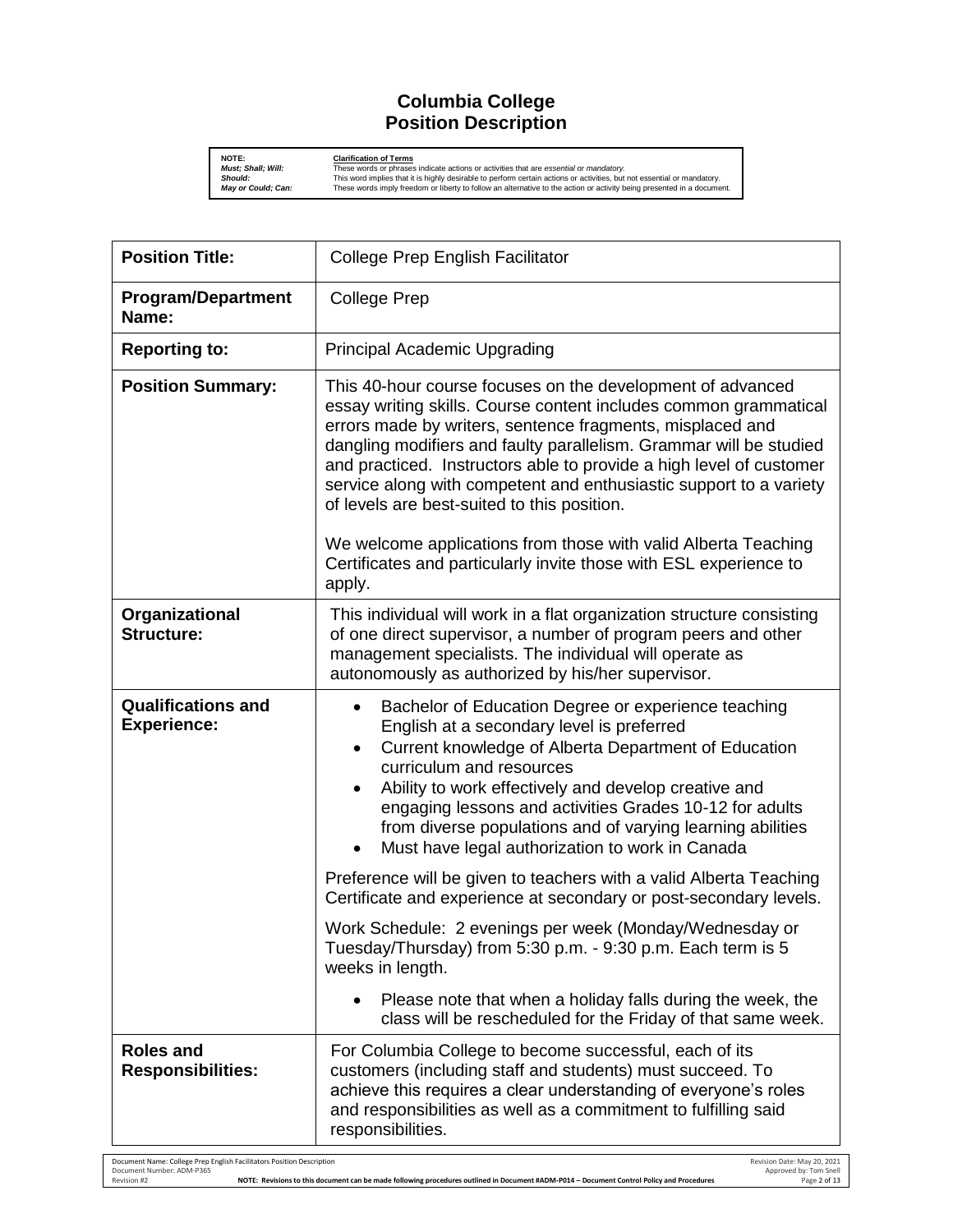| <b>Roles and</b><br><b>Responsibilities:</b> | as above average to excellent performers in their field of training.                                                                                                                                                                                                                                                                                                                                                                                                                                                                                                                                                                                                                                                                                                                                                                                                                                                                                                                                  |
|----------------------------------------------|-------------------------------------------------------------------------------------------------------------------------------------------------------------------------------------------------------------------------------------------------------------------------------------------------------------------------------------------------------------------------------------------------------------------------------------------------------------------------------------------------------------------------------------------------------------------------------------------------------------------------------------------------------------------------------------------------------------------------------------------------------------------------------------------------------------------------------------------------------------------------------------------------------------------------------------------------------------------------------------------------------|
|                                              | As will be noted in reviewing the list of roles and responsibilities<br>below, it consists of two distinct parts. First is a set of generic<br>roles and responsibilities. This is followed by a list of specific roles<br>and responsibilities. The generic roles and responsibilities are<br>included in every position description at the College. The specific<br>roles and responsibilities are specific to this position.                                                                                                                                                                                                                                                                                                                                                                                                                                                                                                                                                                       |
|                                              | Employees are expected to conduct themselves in a manner<br>commensurate with their roles and responsibilities that follow.<br>Employee performance reviews will be based on these roles and<br>responsibilities.<br>Our facilitators are encouraged to do all they can to help each<br>individual student succeed. We believe that when our students<br>succeed, we succeed. Therefore, the focus of our facilitators is to<br>help our students to learn rather than to lecture to them.<br>The College's current attrition rate is one-quarter that of traditional<br>colleges and universities. At the same time, our graduate<br>employers are very satisfied. Employment rates of graduates<br>normally exceed 90% and our rate is one the highest among all<br>colleges and universities in Alberta. We want to continue to create<br>a win-win situation where the employer, student, facilitator and<br>College all succeed.<br>Columbia's goal in education is to produce graduates who are |
|                                              | rated by employers as above average to excellent performers in<br>their field of training.<br>All responsibilities listed below will be carried out under the                                                                                                                                                                                                                                                                                                                                                                                                                                                                                                                                                                                                                                                                                                                                                                                                                                         |
|                                              | general direction and supervision of your supervisor.                                                                                                                                                                                                                                                                                                                                                                                                                                                                                                                                                                                                                                                                                                                                                                                                                                                                                                                                                 |

# **COLUMBIA COLLEGE CALGARY**

# **PROFESSIONAL BEHAVIOUR**

The first two groups of individuals to be recognized as professionals were doctors and lawyers. To become a member of one of these notable groups, in the past, an individual had to be trained (on-the-job) by one or more mentors who were already a member of the profession. Each profession required its new members to adopt a group of professional behaviours. These included such behaviours as abiding by the laws of the land and being honest, moral, and ethical. Members were also expected to help fellow members and to help those outside their profession who sought their service (i.e. patients and clients).

Over the last two hundred years several other groups of individuals adopted similar codes of conduct. In the last fifty years, a large number of leadership, management, business, and professional/personal development books have added both breadth and depth to this group of behaviours. However, rather than describing these behaviours as belonging to a certain group, they ascribe them to 'all individuals' working in an organization from data entry clerk to director. These writers believe such behaviours are

Revision #2 **NOTE: Revisions to this document can be made following procedures outlined in Document #ADM-P014 – Document Control Policy and Procedures** Page 3 of 13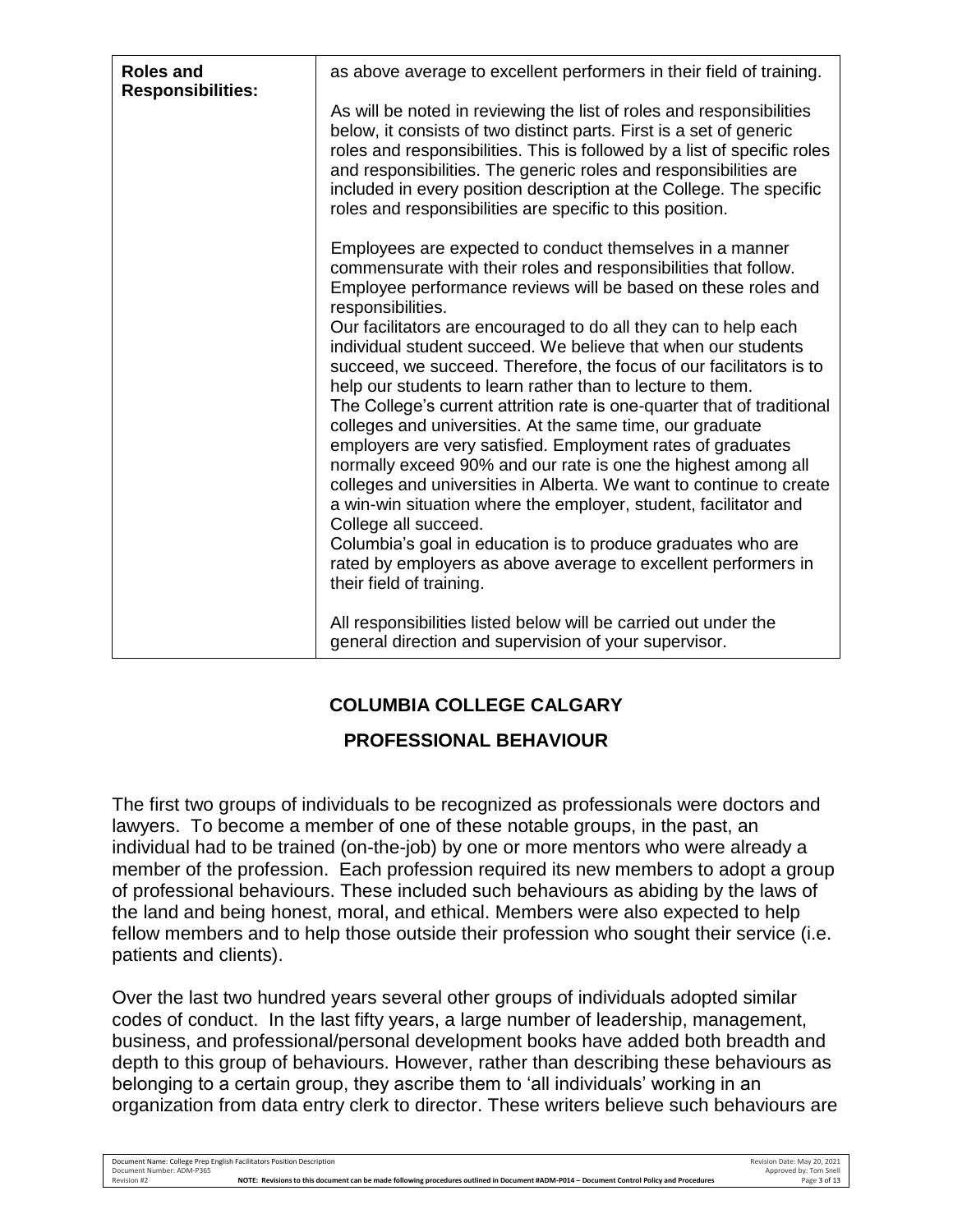essential to the success of each individual in the organization. They further believe these behaviours are essential to the success of the organization itself.

The following list of professional behaviours are drawn from the above sources. They are provided to help ensure that 'all' members of the organization, regardless of their education, position, or title, are aware of the behaviours they should demonstrate as professionals. The more effective each individual demonstrates these behaviours, the more successful they will become as respected and valued professionals within the organization.

Further, the more actively and collaboratively each individual engages with other professionals, within the organization, the more successful the organization will become. And the more success the organization achieves, the more job security each professional will have.

### **1. Professional Approach and Ethical Behaviour**

### **1.1. Approach to Work**

- 1.1.1. Is a positive individual
- 1.1.2. Is cheerful, smiles, and works with enthusiasm
- 1.1.3. Is focused, engaged, and works diligently
- 1.1.4. Acts in a reliable and responsible manner
- 1.1.5. Is proactive in their approach to work
- 1.1.6. Finds meaning in their work regardless of their position
- 1.1.7. Demonstrates pride in their work and yet remains humble
- 1.1.8. Shows loyalty to the organization
- 1.1.9. Takes responsibility for one's errors by apologizing and correcting them
- 1.1.10. Is constructive in what they say
- 1.1.11. Contributes to a safe and secure workplace

### **1.2. Relationship With Others**

- 1.2.1. Acts with honesty and integrity (is trustworthy)
- 1.2.2. Is honorable, moral, and ethical
- 1.2.3. Is pleasant, polite, courteous, and well mannered
- 1.2.4. Helps others succeed regardless of their position
- 1.2.5. Shows concern and caring for others
- 1.2.6. Contributes to a friendly workplace
- 1.2.7. Contributes to the organization and/or their community through volunteering, coaching, or mentoring others

# **1.3. Respect for Others**

- 1.3.1. Shows respect for cultures and perspectives different than their own
- 1.3.2. Shows interest in actively learning about other cultures
- 1.3.3. Keeps personal bias out of the workplace
- 1.3.4. Shows respect for individuals' right for gender and other forms of identification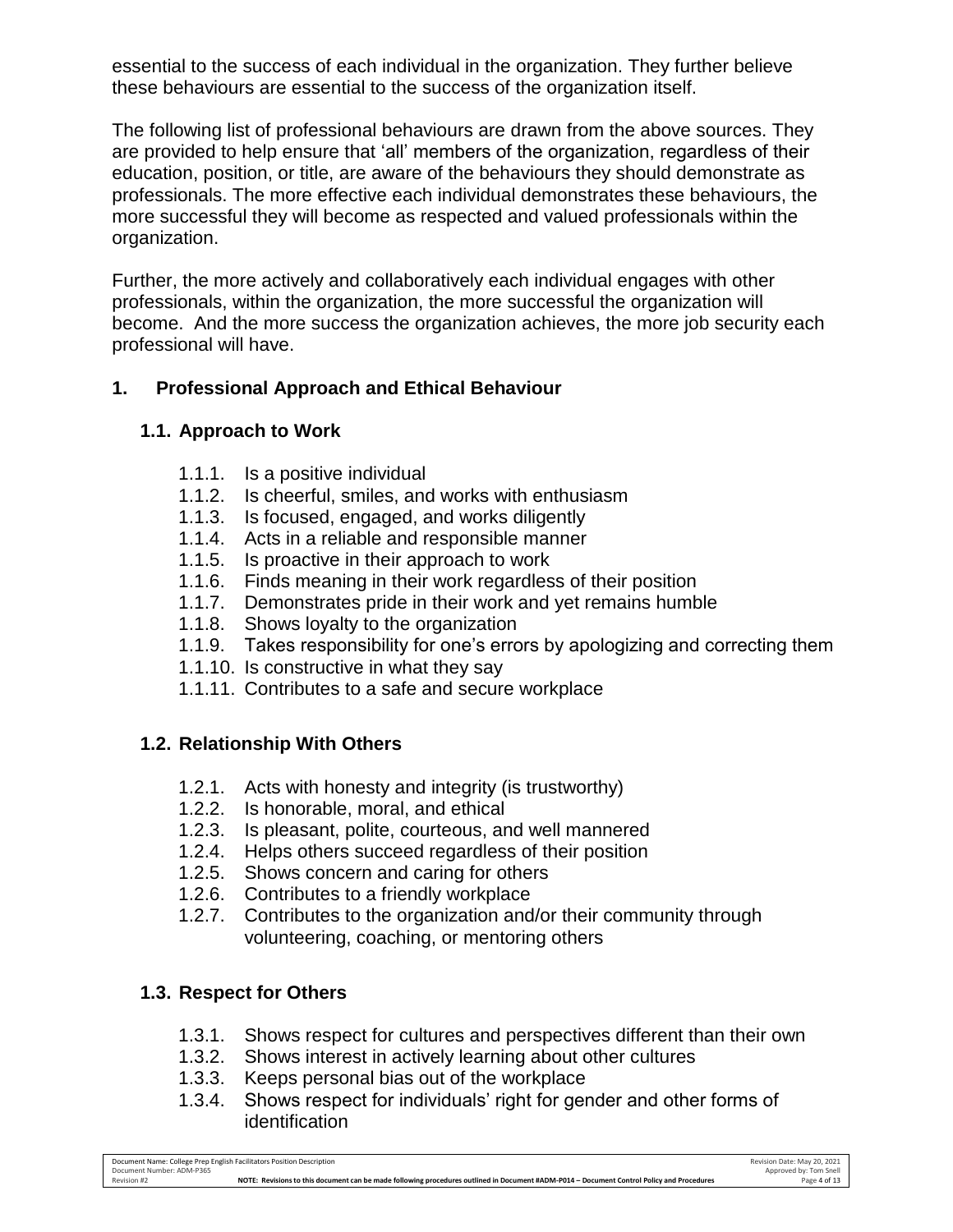1.3.5. Shows support for language and policies that support gender identification rights

### **1.4. Customer Focused**

- 1.4.1. Views each client, patient, student, supervisor, and team member as a highly valued internal/external customer
- 1.4.2. Recognizes that their success as a professional is only achieved when internal and external customers' needs are satisfied
- 1.4.3. Recognizes that customers' needs continually change
- 1.4.4. Seeks new opportunities or approaches that will increase internal and external customer satisfaction, respect, and loyalty
- 1.4.5. Believes that the needs of customers (internal and external) must be satisfied before their organization will succeed

# **1.5. Response to Bad Experiences**

- 1.5.1. Views adverse experiences and/or failures as learning opportunities
- 1.5.2. Recovers quickly from adverse experiences and/or failures by adopting new behaviours
- 1.5.3. Is resilient to adversity while challenges are occurring
- 1.5.4. Supports others to help them cope with adversity

# **1.6. Adherence to Policies and the Law**

- 1.6.1. Adheres to all government laws
- 1.6.2. Adheres to all organizational policies, procedures, and regulations
- 1.6.3. Follows their position duties and responsibilities
- 1.6.4. Respects their supervisor's directives
- 1.6.5. Dresses appropriately for the workplace
- 1.6.6. Is neat, clean, and well-groomed
- 1.6.7. Is cognizant of the workplace culture and norms
- 1.6.8. Avoids conflicts of interest
- 1.6.9. Helps others to understand and adhere to laws, regulations, and policies

# **2. Teamwork and Interpersonal Relations**

# **2.1. Respects Self and Others**

- 2.1.1. Helps build an emotionally balanced workplace
- 2.1.2. Treats all individuals in an equal, fair, and just manner
- 2.1.3. Is respectful to others
- 2.1.4. Is sincere when interacting with others
- 2.1.5. Demonstrates an interest in learning from others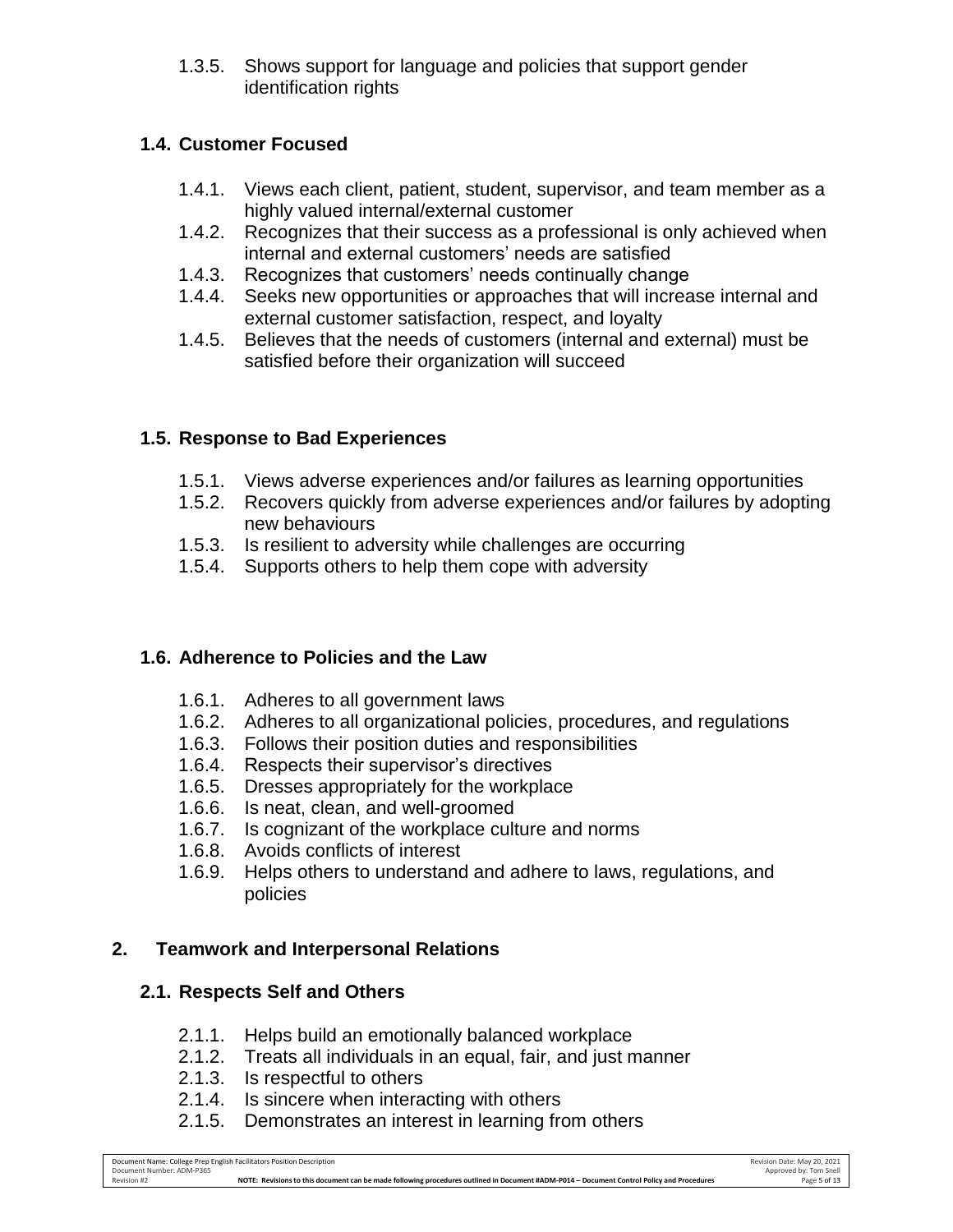- 2.1.6. Uses active listening to better understand others' feelings and points of view
- 2.1.7. Seeks help from others when needed
- 2.1.8. Respects others' workspace and privacy
- 2.1.9. Respects others' personal and professional boundaries
- 2.1.10. Serves as a role model for others

### **2.2. Interpersonal Behaviour**

- 2.2.1. Is personable and sociable with others
- 2.2.2. Develops a close rapport and tries to develop a long-term relationship with others, both inside and outside the organization
- 2.2.3. Has a good sense of humor
- 2.2.4. Choses to assume the best intentions in others, and resists being offended

### **2.3. Sensitive to Others**

- 2.3.1. Is considerate, gentle, and sensitive to others (is empathetic)
- 2.3.2. Uses tact and diplomacy when expressing differences of opinion
- 2.3.3. Offers support and assistance to others when appropriate
- 2.3.4. Shows patience, tolerance, and forgiveness to others

### **2.4. Team Relations**

- 2.4.1. Interacts with others in a patient and cooperative manner
- 2.4.2. Actively looks for synergistic opportunities, or "win-win" situations
- 2.4.3. Helps build a positively connected team where individuals work hard, have fun, and enjoy working together
- 2.4.4. Is open to constructive criticism from others
- 2.4.5. Recognizes their personal success is the result of working collaboratively and cooperatively with others
- 2.4.6. Helps build an emotionally balanced team and organization

### **3. Performance**

#### **3.1.Behaviour at Work**

- 3.1.1. Is hard working
- 3.1.2. Adjusts quickly and smoothly to changes in work routines and schedules
- 3.1.3. Finds their work challenging, rewarding, and meaningful
- 3.1.4. Feels satisfied, fulfilled, and successful when internal and external customers' needs are met
- 3.1.5. Seeks out opportunities to work "smarter, not harder" to improve

Revision #2 **NOTE: Revisions to this document can be made following procedures outlined in Document #ADM-P014 – Document Control Policy and Procedures** Page 6 of 13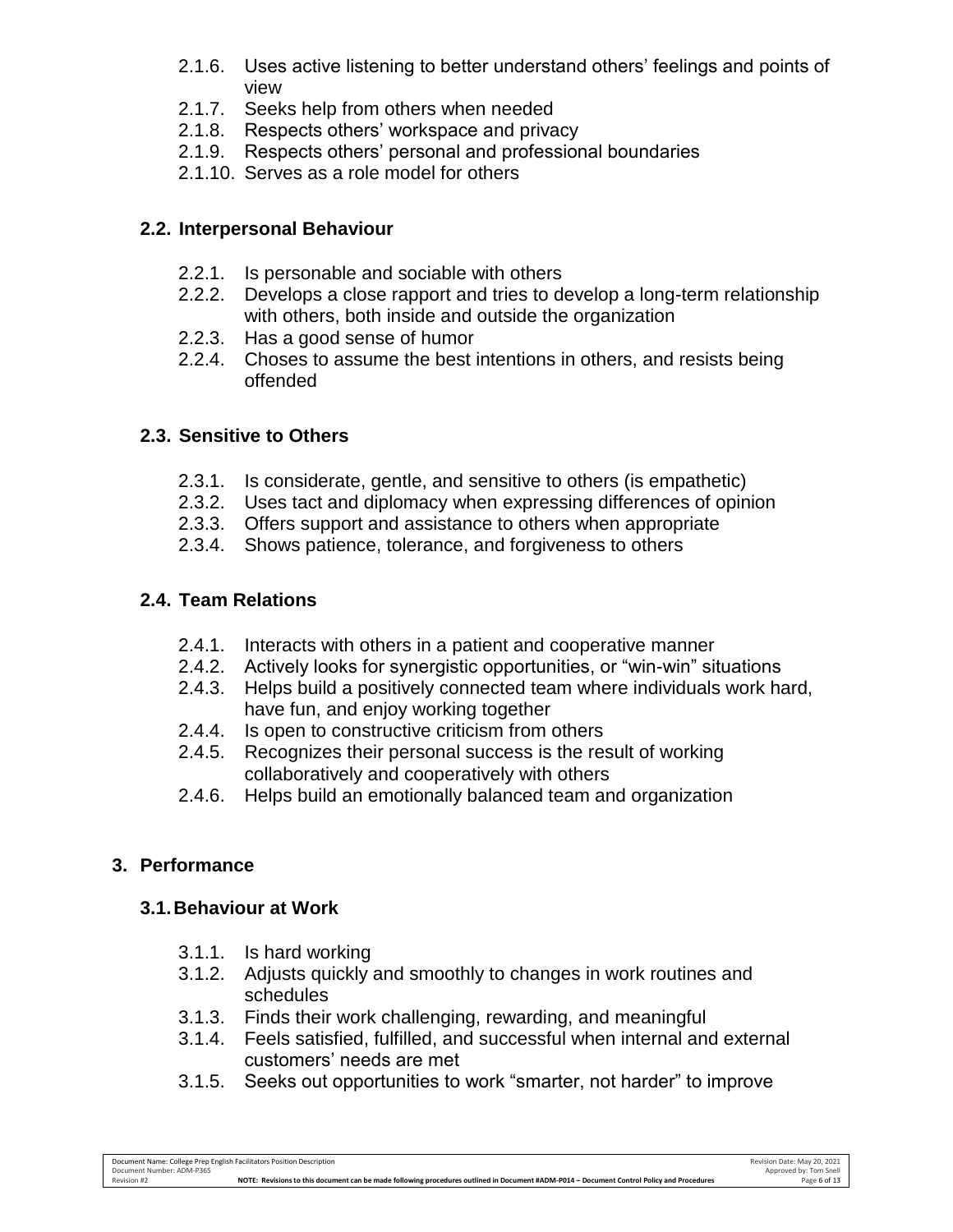### **3.2.Delivering Results**

- 3.2.1. Increases personal job security by performing their work more efficiently and effectively (continuous improvement)
- 3.2.2. Contributes to the long-term growth of the organization by continuing to improve the quality of services and/or products
- 3.2.3. Contributes to the success of the organization by satisfying the changing needs of internal and external customers
- 3.2.4. Provides such an outstanding quality of customer service and/or product delivery that current customers refer new customers on an ongoing basis
- 3.2.5. Works on goals/projects/tasks without prompting
- 3.2.6. Puts forth extra effort when needed to complete goals/projects/tasks more quickly
- 3.2.7. Offers to complete additional unassigned work/goals/projects/tasks (when possible)

# **4. Life-Long Learning and Professional Development**

### **4.1. Personal Development**

- 4.1.1. Acknowledges when they do not know something
- 4.1.2. Seeks to acquire knowledge in order to be more competent and to help others
- 4.1.3. Develops new skills by adopting new methods, techniques, and tools
- 4.1.4. Pursues a path of personal development that will lead to a more relevant, meaningful, and enjoyable life (self-actualization)
- 4.1.5. Is active in their professional association and/or networks with other professionals in their field (where appropriate)

# **4.2. Organizational Development**

- 4.2.1. Stays informed of ongoing external (social, economic, or governmental) changes that may affect their position, department, and/or organization
- 4.2.2. Recommends changes to the department or organization
- 4.2.3. Shares newly acquired technical/professional knowledge and skills that would benefit others

# **5. Communication**

# **5.1. Communication Skills**

- 5.1.1. Consistently utilizes effective listening skills (eg. listens twice as much as they speak)
- 5.1.2. Helps to keep team members informed of changes
- 5.1.3. Consistently utilizes effective writing skills
- 5.1.4. Adapts their style of communication to better suit the needs of the individual they are attempting to communicate with

Document Name: College Prep English Facilitators Position Description Revision Date: May 20, 2021 Document Number: ADM-P365 Approved by: Tom Snell Revision #2 **NOTE: Revisions to this document can be made following procedures outlined in Document #ADM-P014 – Document Control Policy and Procedures** Page 7 of 13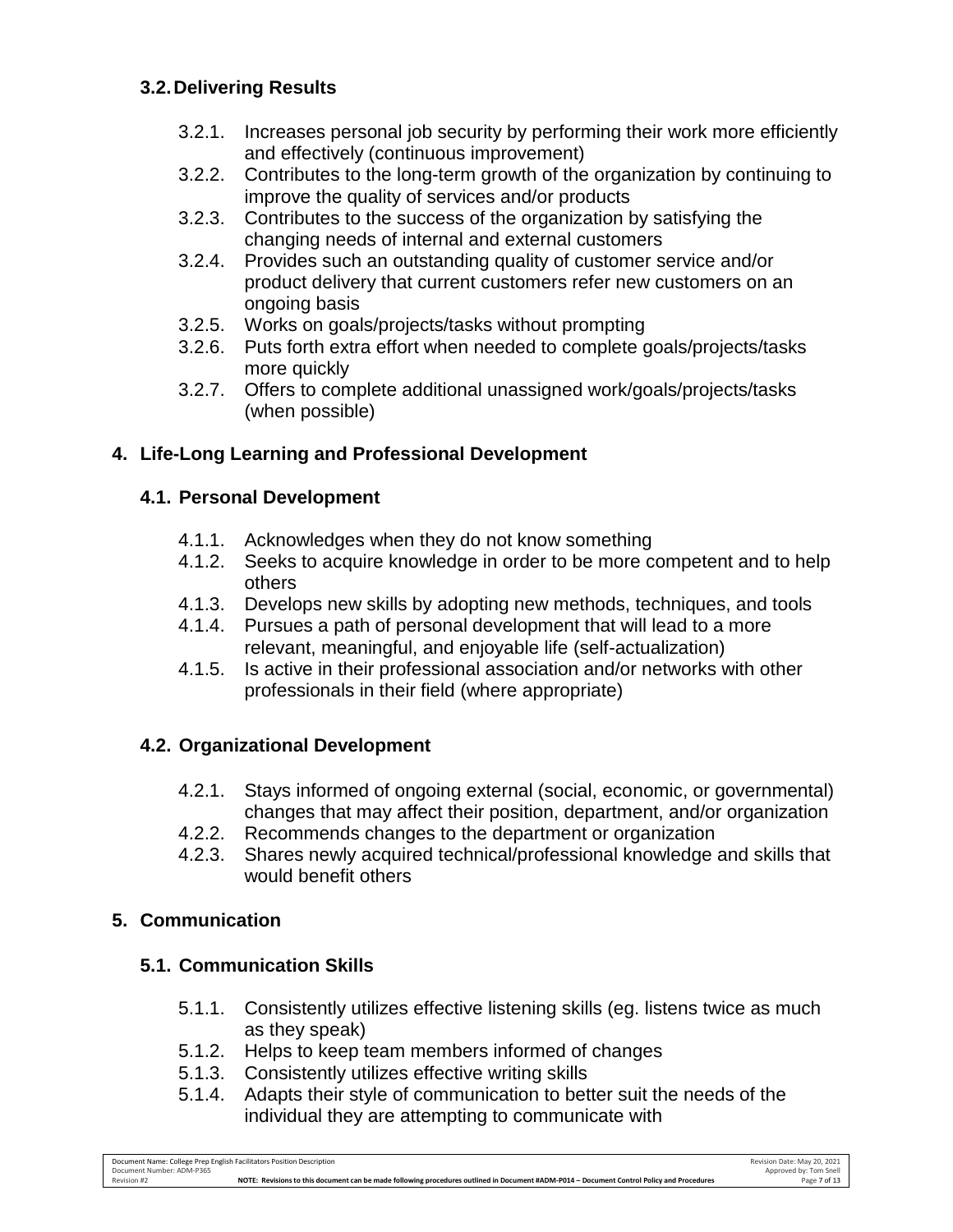### **5.2. Communication Methods/Processes**

- 5.2.1. Contributes to group discussion by sharing ideas
- 5.2.2. Encourages others to share their ideas
- 5.2.3. Respects others privacy and confidentiality
- 5.2.4. Follows the organization's technology use policy
- 5.2.5. Demonstrates effective verbal communication skills
- 5.2.6. Demonstrates effective non-verbal communication skills

### **6. Negotiating or Conflict Resolution**

- 6.1. Identifies customer or employee issues when a conflict first arises by listening to and trying to understand their specific wants, needs, and concerns
- 6.2. Helps others to resolve issues in conflict by focusing on facts and not emotions
- 6.3. Mentors others to help them resolve issues (when appropriate)
- 6.4. Seeks assistance from qualified professionals, such as a supervisor or human resources specialist, to resolve situations involving harassment, bullying, violence, and other serious matters
- 6.5. Respects privacy, confidentiality, and personal boundaries

# **7. Self-Concept and Confidence**

# **7.1. Self-Concept**

- 7.1.1. Projects an objective view of self
- 7.1.2. Has a healthy regard for self and others
- 7.1.3. Effectively manages their personal emotions
- 7.1.4. Considers themselves equal to others

# **7.2. Confidence**

- 7.2.1. Acknowledges one's own strengths and weaknesses
- 7.2.2. Functions well in ambiguous situations by maintaining composure and self-control
- 7.2.3. Assumes responsibility and/or leadership when required
- 7.2.4. Remains humble when acting in a formal or informal position of leadership

# **8. Problem Solving/Decision Making**

- 8.1. Views work-related problems as challenges
- 8.2. Helps others to view problems as challenges and even opportunities
- 8.3. Uses effective problem-solving techniques to find safe and suitable solutions to work-related challenges
- 8.4. Seeks input from others to solve work-related or customer-based challenges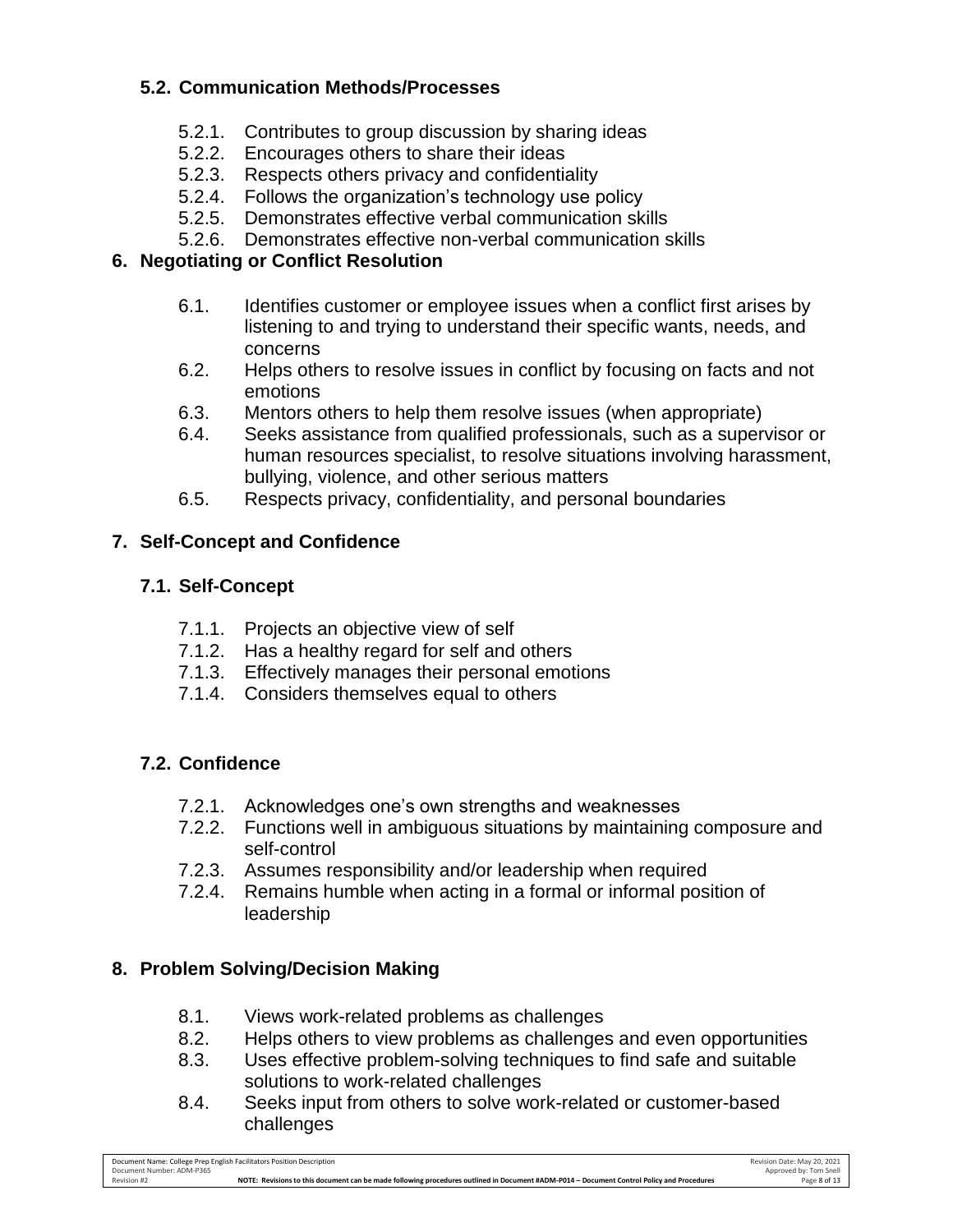- 8.5. Effectively identifies the root problem as opposed to the symptoms of a problem
- 8.6. Describes a challenge in its simplest and clearest terms
- 8.7. Assesses and analyzes a problem by using various techniques such as six thinking hat, Kepner Tregoe method, and six sigma
- 8.8. Engages in research (using experts as needed) to determine the most efficient and effective solution(s) to a problem
- 8.9. Avoids impulsive behaviour when working on solution(s) to a problem
- 8.10. Accommodates people's different preferences in the process of making decisions
- 8.11. Makes fair and just decisions that contribute to the common good
- 8.12. Effectively implements solutions in a timely manner
- 8.13. Works with others (inside and outside of the organization) to achieve success
- 8.14. Monitors and evaluates solutions and takes further corrective action as needed

# **9. Innovative and Creative Thinking**

- 9.1. Is inquisitive and continually asks 'why', 'what if', and 'why not' questions
- 9.2. Continuously seeks to improve programs, products, and/or services in innovative and creative ways
- 9.3. Adopts new technological innovations to develop 'new' programs, products, processes, and services
- 9.4. Utilizes knowledge of industry, inspiration, and imagination to come up with innovative, unconventional, radical, and/or revolutionary ideas

# **10.Managing Responsibilities**

- 10.1. Maintains an organized and clutter-free work area
- 10.2. Sets personal goals and develops a plan to complete projects and assignments in a timely manner
- 10.3. Works with others to set team goals in order to complete projects and assignments in a timely manner
- 10.4. Conducts research prior to and after setting goals
- 10.5. Uses time management and project management tools to schedule activities, projects, and meetings
- 10.6. Regularly monitors progress and status of goals/projects, and when needed, adjusts schedule and informs stakeholders
- 10.7. Compares the progress of current goals/projects with that of previous similar goals/projects
- 10.8. When needed, adopts alternative tools/means/procedures in order to complete a goal/project on time or ahead of schedule
- 10.9. Maintains a high level of engagement even when tasks are tedious, highly challenging, and/or extend over a period of time
- 10.10. After being distracted, quickly returns to their work in order to remain on task
- 10.11. Prepares in advance for appointments and meetings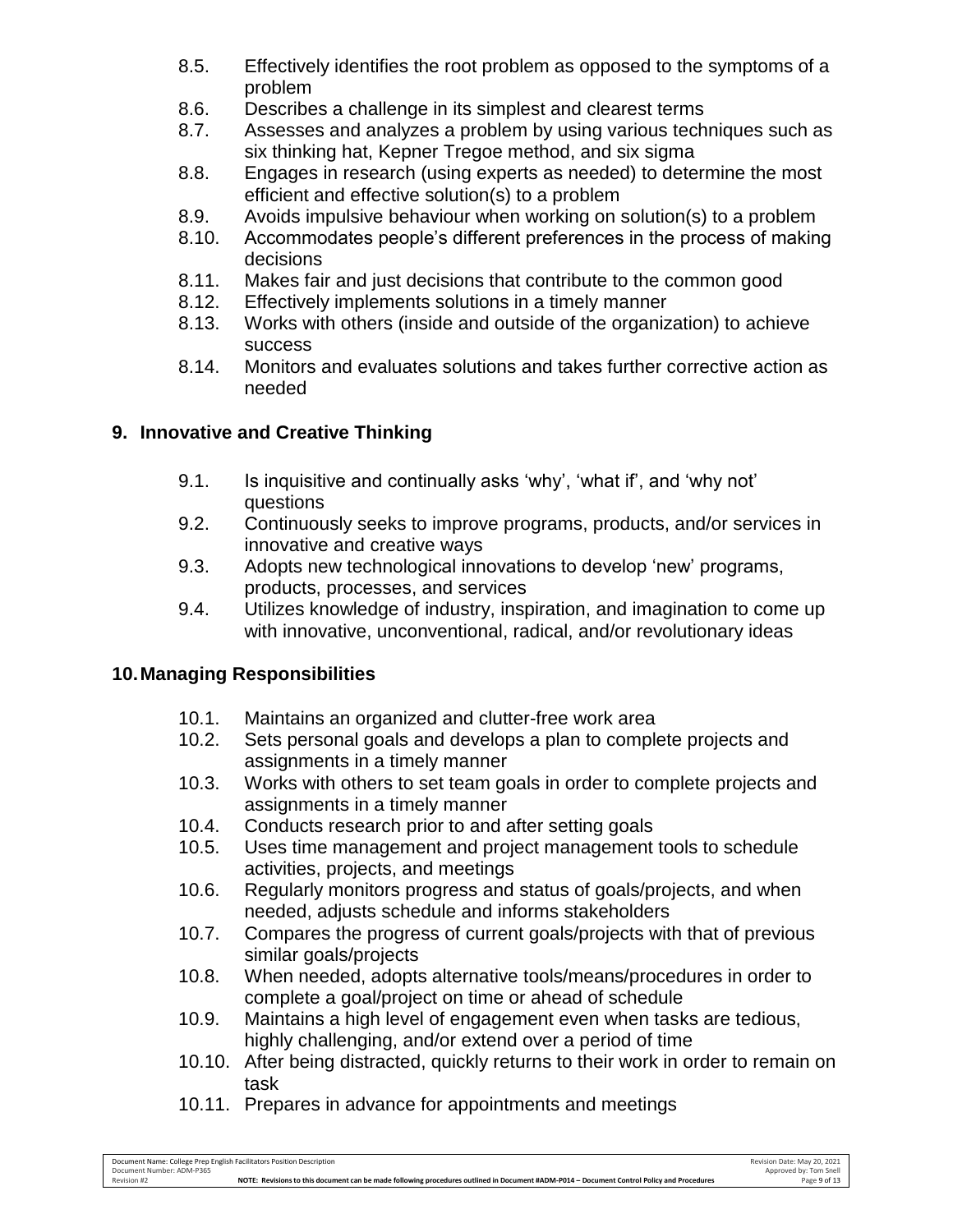- 10.12. Lets others know as soon as possible if unable to meet a commitment, change a priority, or need help from others
- 10.13. Consistently arrives to work early or on time
- 10.14. Is rarely absent

# **11.Managing Stress**

- 11.1. Maintains composure while under pressure and/or during difficult times
- 11.2. Remains positive, hopeful, and resilient when experiencing a difficult situation
- 11.3. Maintains a balance between personal and work life
- 11.4. Ensures that personal issues have minimal impact on work performance
- 11.5. Minimizes negative stress during challenging times in order to remain productive
- 11.6. Helps others remain in emotional control

# **12. Leadership Style**

- 12.1. Effectively contributes to the organization's vision, mission, and goals
- 12.2. Adopts a positive leadership style and encourages team members to do the same
- 12.3. Encourages interest and enthusiasm on the part of others
- 12.4. Coaches, advises, mentors, and/or counsels others
- 12.5. Motivates others through recognition, praise, and empowerment
- 12.6. Promotes a healthy work environment
- 12.7. Encourages others to be engaged and excited about their work
- 12.8. Helps team members experience greater satisfaction in their work
- 12.9. Networks with others outside of the organization in order to build longterm relationships that will benefit the organization
- 12.10. Contributes to a sense of shared values that unite others to a common good
- 12.11. Encourages and promotes a culture based on trust, respect, transparency, and authenticity, where no member(s), regardless of position, are treated any better or worse than other member(s)

# **13. Specific roles and responsibilities**

- 13.1. Regularly update and distribute course syllabi that include course title and number, course description, objectives, delivery dates, required textbook(s) and other materials.
- 13.2. Provide students with the instructor's e-mail, as well as what time he/she will be available before and/or after class to address individual student's needs.
- 13.3. Begin each class on time with a fully developed lesson plan, daily agenda and related materials. The daily schedule should be written on the whiteboard, uploaded to Moodle or distributed to students in hardcopy, meeting chat or class files. See the Columbia College

Revision #2 **NOTE: Revisions to this document can be made following procedures outlined in Document #ADM-P014 – Document Control Policy and Procedures** Page 10 of 13